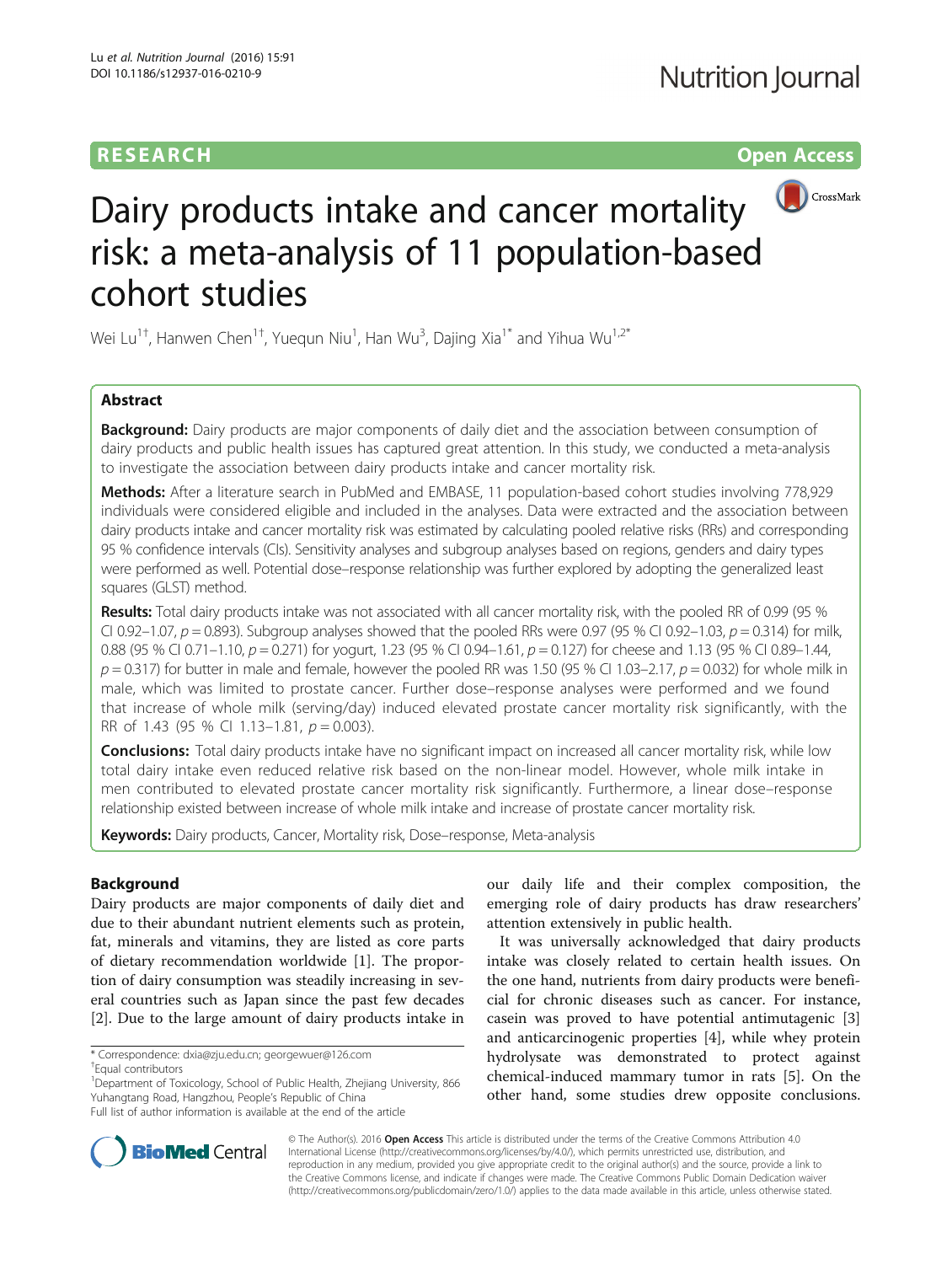Park et al. confirmed that the milk protein casein promoted the proliferation of prostate cancer cells through in vitro assay [[6\]](#page-10-0). Kroenke et al. harbored the view that high-fat dairy intake was associated with poor prognosis after breast cancer diagnosis, however no significant effect was found with respect to low-fat dairy intake [\[7](#page-10-0)]. Yang et al. demonstrated that among men with nonmetastatic prostate cancer, post diagnostic dairy products intake increased prostate cancer-specific mortality risk and all-cause mortality risk [\[8](#page-10-0)]. In the aspect of cancer incidence risk, Huncharek et al. stated that higher consumption of milk or dairy products reduced colon cancer incidence risk [\[9](#page-10-0)], while Faber et al. suggested that dairy products increased risk of ovarian cancer modestly [[10](#page-10-0)].

A few studies have conducted meta-analyses to investigate the correlation between dairy products intake and cancer incidence risk in colorectal [\[11\]](#page-10-0), prostate [[12](#page-10-0)], pancreatic [\[13\]](#page-10-0), gastric [[14](#page-10-0)] and ovarian cancers [[15](#page-10-0)], nevertheless the relationship between dairy products intake and cancer mortality risk was diverse and inconsistent across individual studies, which has not been discussed systematically yet. Therefore, we conducted the meta-analysis to comprehensively explore this issue.

## Materials and methods

## Literature search

This meta-analysis was designed, conducted and reported according to PRISMA statements [\[16](#page-10-0)]. Systematic literature search was conducted in PubMed and EMBASE database up to May 2016. The following searching strategy was adopted in PubMed: "Dairy Products" [Mesh] AND "Neoplasms" [Mesh] AND ("survival" OR "mortality" OR "death" OR "HR" OR "RR" OR "OR" OR "hazard ratio" OR "relative risk" OR "odds ratio"), and similar strategy was adopted in EMBASE: 'dairy' AND ('neoplasms' OR 'neoplasia' OR 'cancer' OR 'tumor'OR 'tumour') AND ('survival' OR 'mortality' OR 'death' OR 'hr' OR 'rr' OR 'or' OR 'hazard ratio' OR 'relative risk' OR 'odds ratio'). Only publications with full texts in English were taken into consideration. To avoid potentially missing studies during the primary search, the references of pertinent articles and relevant reviews were also scanned manually. The retrieved literatures were examined in detail to exclude potential duplications or repetitive data.

## Study selection

Duplicated studies were first excluded, then titles and abstracts were carefully scanned. Next full texts of potentially qualified studies were reviewed. We included studies if they met all the following criteria: (1) the studies of interest were dairy products intake; (2) the studies were population-based cohort studies and reported cancer mortality data; (3) relative risk (RR), hazard ratio

(HR) or odds ratio (OR) estimates with 95 % confidence interval (CI) adjusted for multivariable factors were available or could be calculated; (4) original articles with full texts in English. Studies were excluded according to the following criteria: (1) reviews, letters, unpublished data or comments; (2) those published in languages other than English; (3) not population-based cohort studies; (4) RR, HR or OR estimates with 95 % CI were not available or could not be calculated.

#### Data extraction

The study quality assessment was performed according to the Newcastle-Ottawa Scale [\[17](#page-10-0)]. Two reviewers (Dr. Yihua Wu and Dr. Wei Lu) extracted data using a standardized data extraction table independently. Any discrepancy was resolved by a third reviewer. Information extracted from each eligible study included the following items: first author, country, original study design, number of participants, gender, age, follow-up duration, dairy product types, group cut-off value, cancer types, endpoints, adjusted factors and study quality assessment. RR, HR or OR estimates with 95 % CI with regard to different types of dairy products and doses were recorded respectively. The most completely adjusted estimate was extracted if several risk estimates were available.

## Data synthesis and statistical analyses

The random-effect model was applied to calculate pooled RRs, 95 % CI and  $p$  value for heterogeneity. RRs comparing the highest intake category with the lowest intake category were combined across studies to generate the summary associations. The extent of heterogeneity across studies was examined using the  $I^2$  test [\[18\]](#page-10-0) and  $I^2 > 50$  % together with  $p < 0.05$  indicated significant heterogeneity. In order to validate the stability of outcomes in the metaanalysis, sensitivity analyses were performed by including studies which only reported all cancer mortality. Sequential omission of each individual study was also performed, while subgroup analyses were carried out to investigate the impact of regions, dairy product types and genders on cancer mortality. Funnel plots were constructed to assess the publication bias, meanwhile the Begg's rank correlation test and Egger's regression test was adopted to test the asymmetry and  $p < 0.1$  indicated statistically significant publication bias [\[19](#page-10-0)].

We then looked for potential dose–response relationship between dairy products intake and cancer mortality risk using the generalized least squares(GLST) method for trend estimation of summarized data [[20](#page-10-0)]. The doses reported in each study were first converted to servings/ day, respectively. Kelemen's study was excluded from dose–response analysis because dairy intakes were reported in densities (servings/1000 kcal). Bonthuis's study was also excluded because dairy intakes were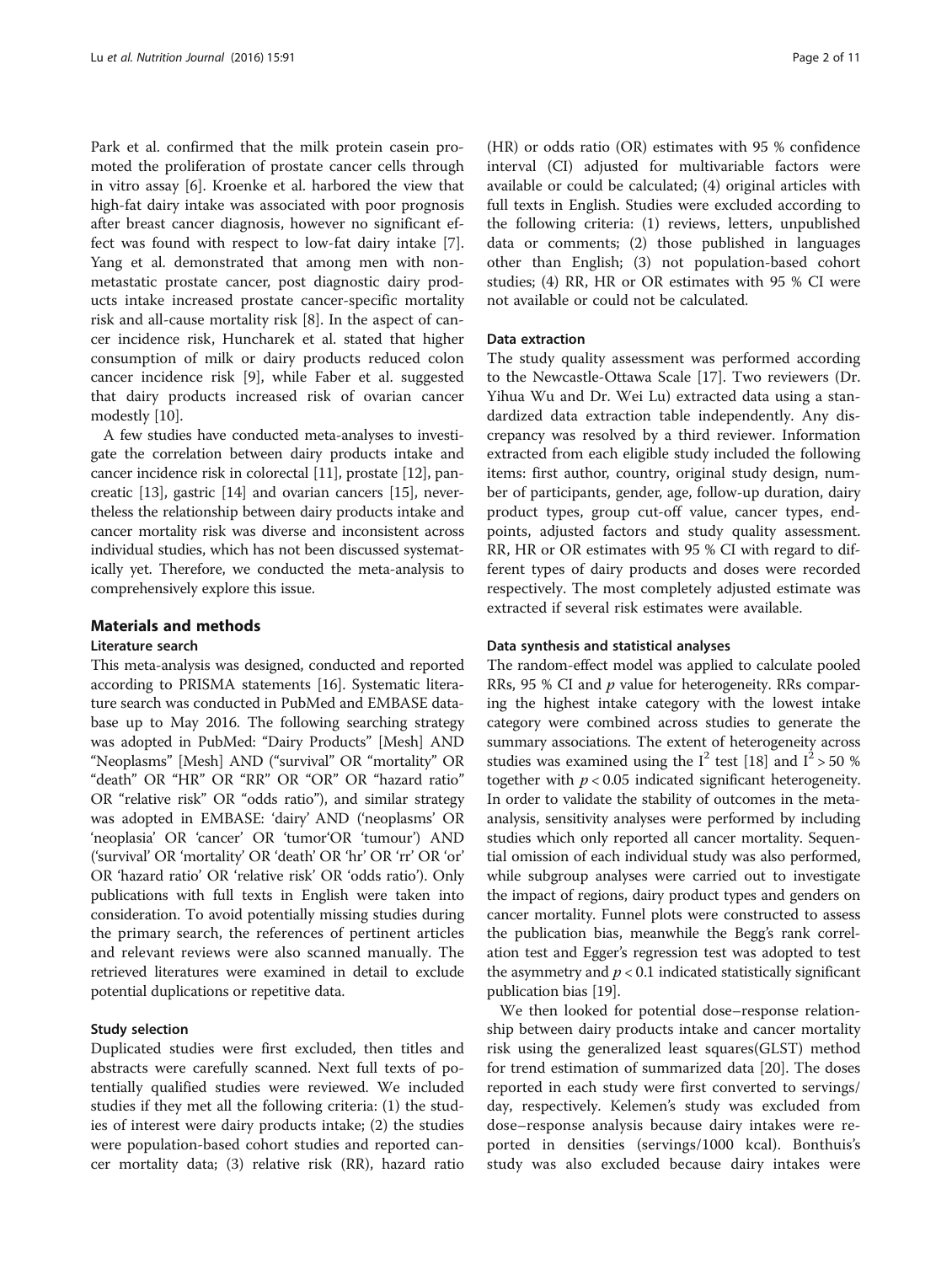reported in g/day. The average of the lower and upper limits in each category were calculated and recorded as the mid-point dose. For open-ended intervals, we estimated the mid-point dose equaled to 1.5 times the lower limits. A potential curvilinear relationship was assessed using restricted cubic splines with four knots at fixed percentiles (5, 35, 65 and 90 %) of the distribution [\[20](#page-10-0)]. For model verification, we used  $\chi^2$  test and a  $p$  value for a non-linear relationship was calculated by testing the null hypothesis that the coefficient of the second spline was equal to zero. Non-linear model was applied in the first place if model verification indicated significance ( $p < 0.05$ ), otherwise linear model was adopted. The dose–response curves containing RRs with 95 % CI for each dairy product type were constructed, respectively. Heterogeneity was tested using  $I^2$  test and  $I^2 > 50$  % together with  $p < 0.05$ indicated significant heterogeneity.

All analyses were conducted using Stata software (version 13.0; StatCorp, College Station, TX, USA), and the significance level was set to  $p < 0.05$  unless specified.

## Results

#### Literature search

We identified 1031 publications after searching PubMed and 1625 publications in EMBASE. First of all 172 duplicated studies were removed, followed by the exclusion of 2462 studies after reviewing abstracts and titles carefully. After full-text review of the remaining 22 articles, another 11 studies were excluded for the following reasons: six articles provided insufficient data, four only reported cancer incidence risk and one conference article. References of pertinent articles and relevant reviews were also scanned manually. Finally, the remaining 11 studies

[[21](#page-10-0)–[31\]](#page-10-0) with 778,929 participants were included in the following analyses (Fig. 1).

#### Description of the included studies

Characteristics of the included studies were shown in Table [1](#page-3-0). In brief, 11 studies were all population-based cohort studies, five were from America, three from Japan, one from Australia, one from Europe and one was multiethnic. However, Wang's study and Kojima's study were all from Japan Collaborative Cohort Study, and Wang focused on the correlation between milk consumption and all cancer mortality, while Kojima focused on the relationship between different types of dairy products consumption and colorectal cancer mortality. In addition, cancer types were various across studies. Dairy product types included total dairy, milk, yogurt, cheese, butter, whole milk and skim/low-fat milk. It was noteworthy that two studies reported prostate cancer, which was further discussed in the subgroup analyses. The quality assessment of each study was performed according to the Newcastle-Ottawa Scale, as shown in Table [2.](#page-6-0)

## Association between total dairy products intake and cancer mortality risk

In each individual study, RRs of the highest total dairy products intake group versus the control group were introduced. For the association between total dairy products intake and all cancer mortality, ten studies except Kojima' study were included and the pooled RR was 0.99 (95 % CI 0.92-1.07,  $p = 0.893$ ), as shown in Fig. [2a](#page-6-0). No significant heterogeneity across studies was observed  $(I^2 = 39.8 \text{ %}, p = 0.092)$ . Begg's funnel plot and the Egger's linear regression test were conducted to evaluate

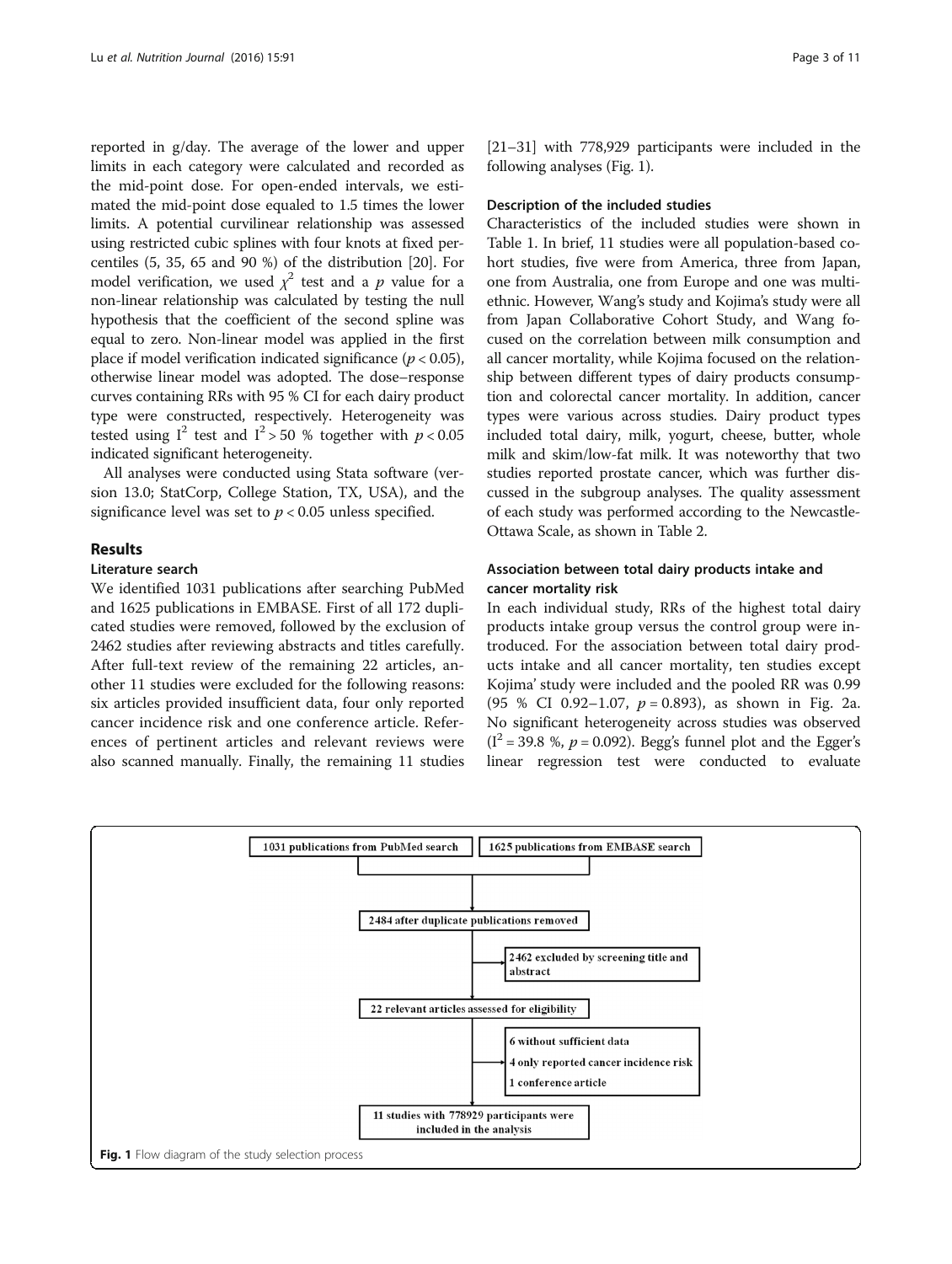# <span id="page-3-0"></span>Table 1 Characteristics of the included studies

| Study                        | Country of origin | Original design | Number of participants<br>(Male/Female) | Age<br>(years) | Follow-up<br>(years) | Dairy products type     | Group cut-off value                                                             |
|------------------------------|-------------------|-----------------|-----------------------------------------|----------------|----------------------|-------------------------|---------------------------------------------------------------------------------|
| Bonthuis et al. (2010) [21]  | Australia         | Cohort          | 663/856                                 | $25 - 78$      | 14.4                 | Total dairy             | Mean: (163; 339; 628) g/day                                                     |
| Breslow et al. (2000) [22]   | America           | Cohort          | 8363/11641                              | $18 - 87$      | 8.5                  | Total dairy             | $(0-3.0; 3.0-7.0; 7.0-10.0; >10.0)$<br>servings/day                             |
| Chow et al. (1992) [23]      | America           | Cohort          | 17633/0                                 | >35            | 20 (maximum)         | Total dairy             | $(<$ 46; 46-95; 96-142; >142)<br>servings/month                                 |
| Kelemen et al. (2005) [24]   | America           | Cohort          | 0/29017                                 | $55 - 69$      | 15                   | Total dairy             | Median: (1.0; 1.13; 1.24; 1.34;<br>1.45) servings/1000 kcal                     |
| Kojima et al. (2004) [25]    | Japan             | Cohort          | 45181/62643                             | $40 - 79$      | 9.9                  | Milk                    | (seldom; 0.5-4 servings/week;<br>everyday)                                      |
|                              |                   |                 |                                         |                |                      | Yogurt                  | (seldom; 1-2 servings/month;<br>1-7 servings/week)                              |
|                              |                   |                 |                                         |                |                      | Cheese                  | (seldom; 1-2 servings/month;<br>1-7 servings/week)                              |
|                              |                   |                 |                                         |                |                      | Butter                  | (seldom; 1-2 servings/month;<br>1-7 servings/week)                              |
| Matsumoto et al. (2007) [26] | Japan             | Cohort          | 4531/7075                               | $19 - 93$      | 9.2                  | Milk, butter and yogurt | (not everyday; everyday)                                                        |
| Park et al. (2007) [27]      | America           | Cohort          | 293888/0                                | $50 - 71$      | 6 (maximum)          | Whole milk              | $(0; 0-0.5; 0.5-1; 1-2; > 2)$<br>servings/day                                   |
|                              |                   |                 |                                         |                |                      | Low-fat milk            | $(0; 0-0.5; 0.5-1; 1-2; > 2)$<br>servings/day                                   |
|                              |                   |                 |                                         |                |                      | Skim milk               | $(0; 0-0.5; 0.5-1; 1-2; > 2)$<br>servings/day                                   |
|                              |                   |                 |                                         |                |                      | Cheese                  | $(<0.1; 0.1 - 0.25; 0.25 - 0.5; 0.5 - 0.75)$<br>$>$ = 0.75) servings/day        |
|                              |                   |                 |                                         |                |                      | Yogurt                  | $(0; 0-0.5; > = 0.5)$ servings/day                                              |
| Praagman et al. (2015) [28]  | Europe            | Cohort          | 8901/25508                              | $20 - 70$      | 15                   | Fermented dairy         | Median: (8.8; 52.2; 128; 351)<br>g/day                                          |
|                              |                   |                 |                                         |                |                      | Yogurt                  | Median: (3.8; 26.2; 62.9; 144.5)<br>g/day                                       |
|                              |                   |                 |                                         |                |                      | Cheese                  | Median: (6.6; 19.6; 31.8; 53.2)<br>q/day                                        |
| Sharma et al. (2013) [29]    | Multiethnic       | Cohort          | 70333/76056                             | $45 - 75$      | <b>NA</b>            | Total dairy             | $\left( \langle =0.5; 0.6-1.0; 1.1-1.6; >1.6 \right)$<br>servings/day           |
| Song et al. (2013) [30]      | America           | Cohort          | 21660/0                                 | $40 - 84$      | 28 (maximum)         | Total dairy             | $\left( \text{<-0.5; 0.5-1.0; 1.0-1.5; 1.5-2.5;} \right)$<br>>2.5) servings/day |
|                              |                   |                 |                                         |                |                      | Whole milk              | $(<=1; 2-6; > = 7)$ servings/week                                               |
|                              |                   |                 |                                         |                |                      | Skim/low-fat milk       | $\left( \langle -1; 2-6; \rangle = 7 \right)$ servings/week                     |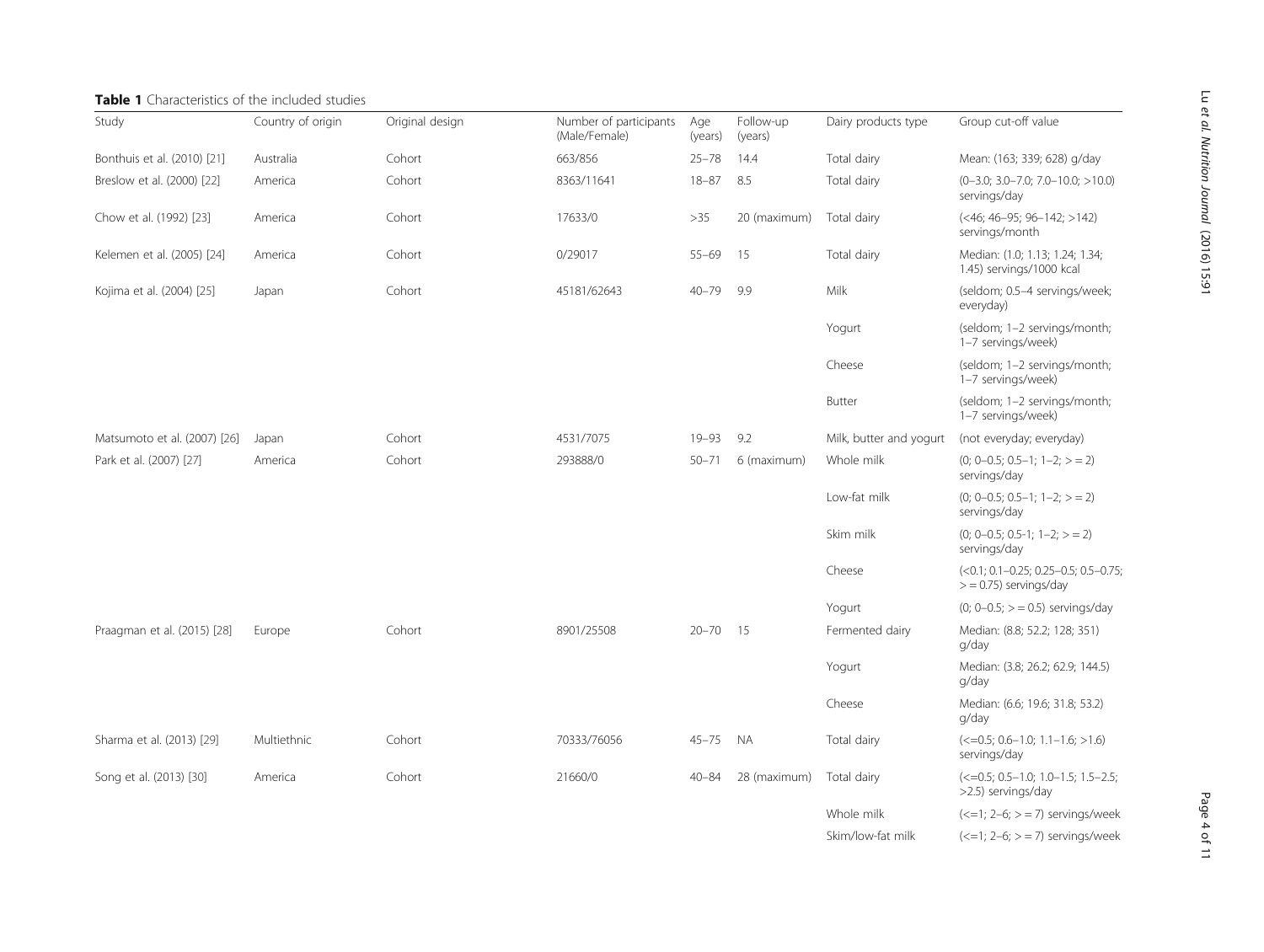# Table 1 Characteristics of the included studies (Continued)

| Wang et al. (2015) [31]      | Japan                                                                     | Cohort                                                                          | 39639/55341                                                                                                                                                                                                                                                                                                                                                               | $40 - 79$ | -19 | Milk | $(0; 1-2$ servings/month; $1-2$<br>servings/week; 3-4 servings/<br>week; everyday) |
|------------------------------|---------------------------------------------------------------------------|---------------------------------------------------------------------------------|---------------------------------------------------------------------------------------------------------------------------------------------------------------------------------------------------------------------------------------------------------------------------------------------------------------------------------------------------------------------------|-----------|-----|------|------------------------------------------------------------------------------------|
| Study                        | Cancer type                                                               | Endpoints                                                                       | Adjusted factors                                                                                                                                                                                                                                                                                                                                                          |           |     |      | Quality assessment                                                                 |
| Bonthuis et al. (2010) [21]  | All cancer                                                                | All cancer death                                                                | Age, sex, total energy intake, body mass<br>index, alcohol intake, school leaving age,<br>physical activity level, pack years of<br>smoking, dietary supplement use, b-carotene<br>treatment during trial and presence of any<br>medical condition                                                                                                                        |           |     |      | 9                                                                                  |
| Breslow et al. (2000) [22]   | Lung cancer                                                               | Lung cancer death                                                               | Age, sex, smoking duration and packs per<br>day smoked                                                                                                                                                                                                                                                                                                                    |           |     |      | 8                                                                                  |
| Chow et al. (1992) [23]      | Lung cancer                                                               | Lung cancer death                                                               | Age, smoking status and industry/occupation                                                                                                                                                                                                                                                                                                                               |           |     |      | 8                                                                                  |
| Kelemen et al. (2005) [24]   | All cancer                                                                | All cancer death                                                                | Age, total energy, carbohydrate, saturated fat,<br>polyunsaturated fat, monounsaturated fat,<br>trans-fat total fiber, dietary cholesterol, dietary<br>methionine, alcohol, smoking, activity level,<br>body mass index, history of hypertension,<br>postmenopausal hormone use, multivitamin<br>use, vitamin E supplement use, education and<br>family history of cancer |           |     |      | 6                                                                                  |
| Kojima et al. (2004) [25]    | Colon and rectal cancer                                                   | Colon and rectal cancer death                                                   | Age, family history of colorectal cancer, body<br>mass index, frequency of alcohol intake,<br>current smoking status, walking time per day,<br>and educational level                                                                                                                                                                                                      |           |     |      | 9                                                                                  |
| Matsumoto et al. (2007) [26] | Colon, stomach, lung,<br>liver, pancreatic, bile<br>duct and blood cancer | Colon, stomach, lung, liver,<br>pancreatic, bile duct and<br>blood cancer death | Age and sex                                                                                                                                                                                                                                                                                                                                                               |           |     |      | $\circ$                                                                            |
| Park et al. (2007) [27]      | Prostate cancer                                                           | Prostate cancer death and<br>advanced prostate cancer                           | Age, race, education, marital status, body<br>mass index, vigorous physical activity, smoking,<br>alcohol consumption, history of diabetes, family<br>history of prostate cancer, screening for prostate<br>cancer by use of prostate-specific antigen, intakes<br>of tomatoes, red meat, fish, vitamin E, alpha-<br>linolenic acid and total energy                      |           |     |      | 8                                                                                  |
| Praagman et al. (2015) [28]  | All cancer                                                                | All cancer death                                                                | Age, sex, total energy intake, smoking habit,<br>body mass index, physical activity, education<br>level, hypertension at baseline, intakes of<br>alcohol and energy-adjusted intakes of fruit<br>and vegetables                                                                                                                                                           |           |     |      | 9                                                                                  |
| Sharma et al. (2013) [29]    | All cancer                                                                | All cancer death                                                                | Time on study, years of education, energy intake,<br>smoking behaviors, body mass index, physical<br>activity, history of diabetes, alcohol intake, history<br>of hormone replacement therapy, and history of<br>oophorectomy                                                                                                                                             |           |     |      | 8                                                                                  |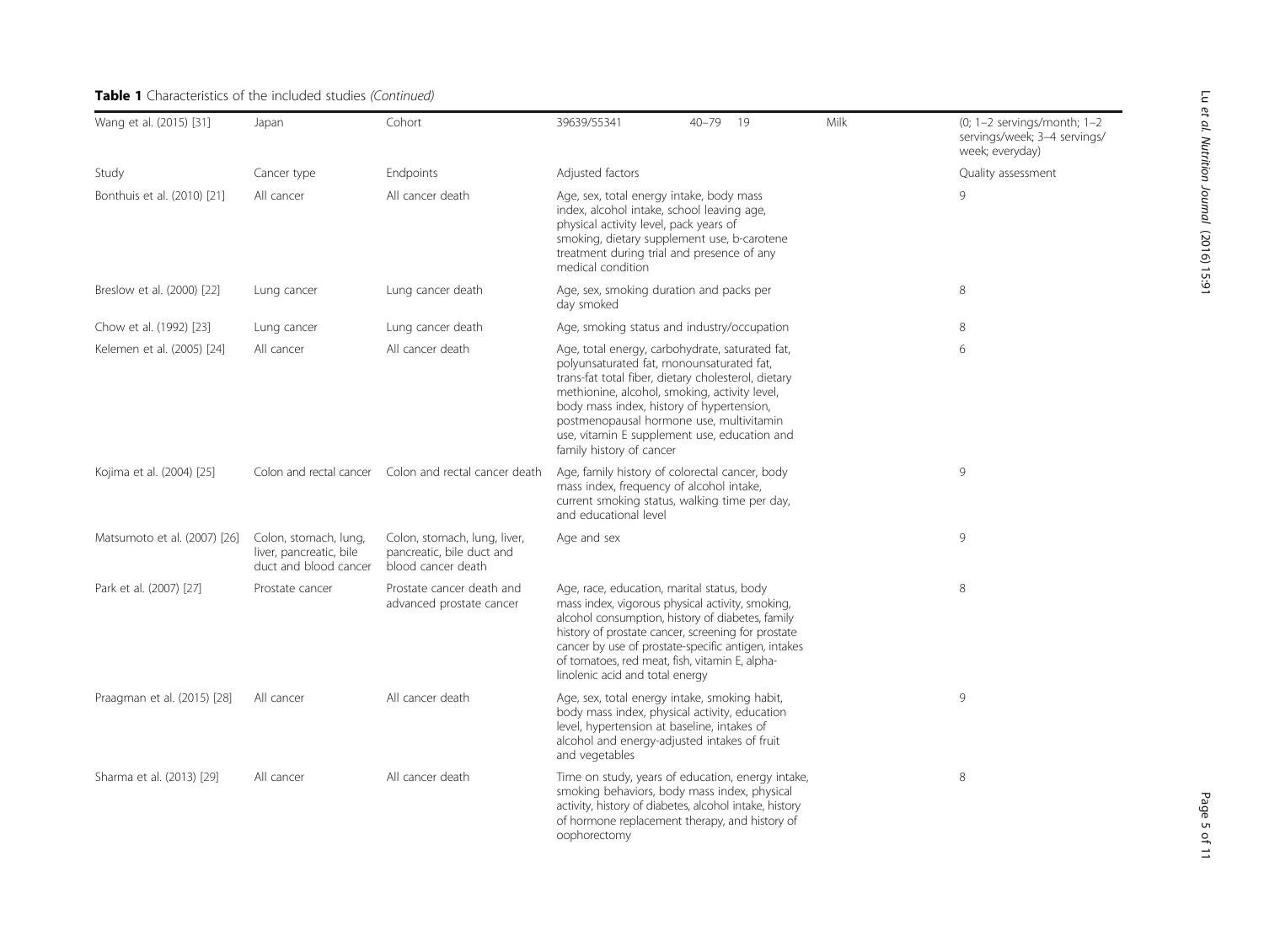# Table 1 Characteristics of the included studies (Continued)

| Song et al. (2013) [30] | Prostate cancer | Prostate cancer death | Age, cigarette smoking, vigorous exercise, alcohol<br>intake, race, body mass index, baseline diabetes<br>status, red meat consumption, total energy intake<br>from recorded food items, assignment in the<br>original aspirin trial and assignment in the original<br>β-carotene trial. In addition, the models for whole<br>milk and skim/low-fat milk were mutually adjusted<br>for each other |  |
|-------------------------|-----------------|-----------------------|---------------------------------------------------------------------------------------------------------------------------------------------------------------------------------------------------------------------------------------------------------------------------------------------------------------------------------------------------------------------------------------------------|--|
| Wang et al. (2015) [31] | All cancer      | All cancer death      | Age categories, smoking status, drinking status,<br>physical activity, sleeping duration, body mass<br>index, education level, participation in health<br>checkups, green-leafy vegetable intake, and<br>history of hypertension, diabetes and liver disease                                                                                                                                      |  |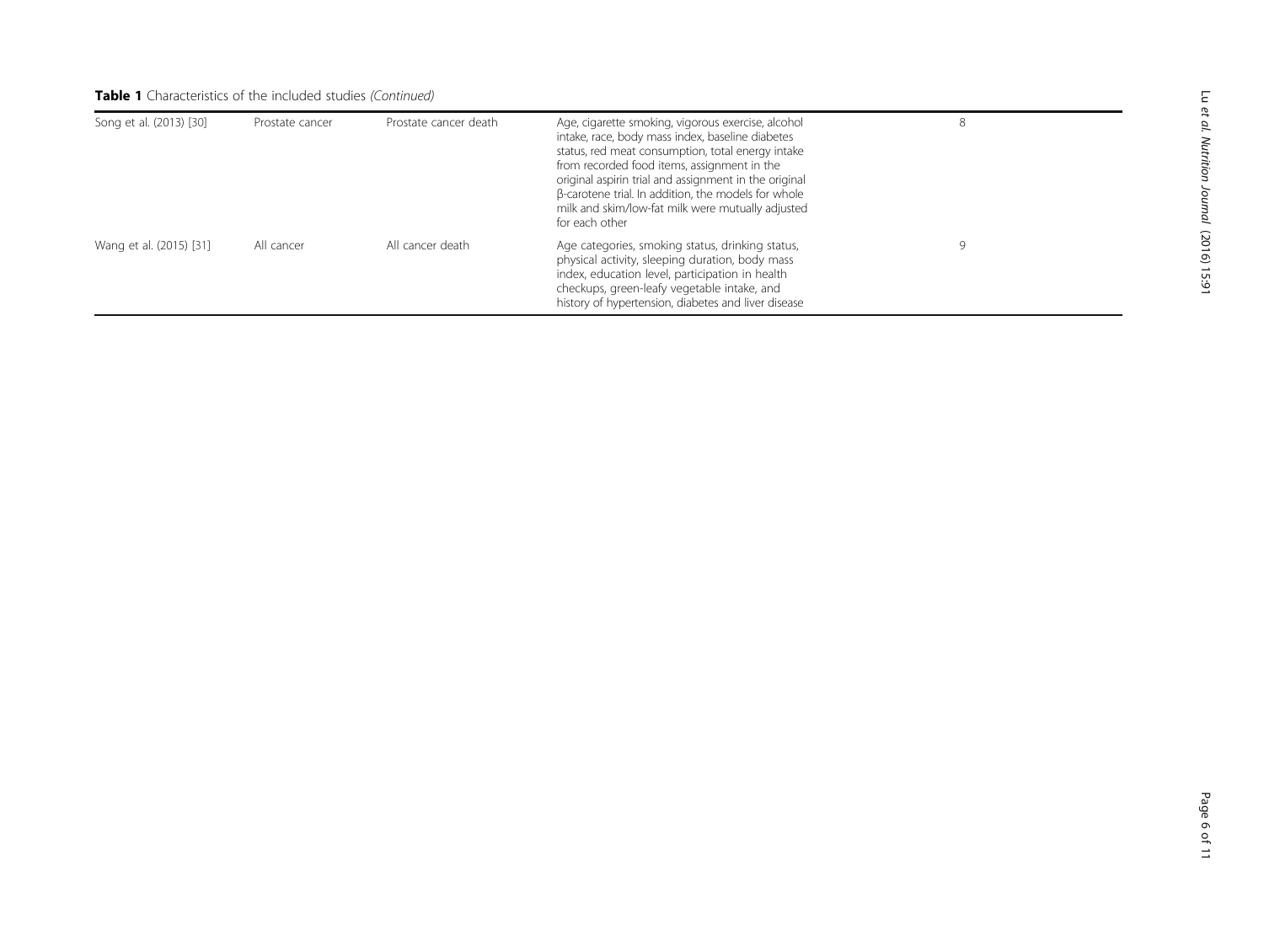<span id="page-6-0"></span>Table 2 Quality assessment according to Newcastle-Ottawa Scale

| Study                        | O1 |   |   |   |               |          |   |   | Q2 Q3 Q4 Q5 Q6 Q7 Q8 Total |
|------------------------------|----|---|---|---|---------------|----------|---|---|----------------------------|
| Bonthuis et al. (2010) [21]  |    |   |   | 1 | $\mathcal{P}$ | 1        |   |   | 9                          |
| Breslow et al. (2000) [22]   |    | 1 | 1 | 1 | $\mathcal{L}$ | 1        |   | 0 | 8                          |
| Chow et al. (1992) [23]      | 1  | 1 | 1 | 1 | $\mathcal{L}$ | $\Omega$ |   |   | 8                          |
| Kelemen et al. (2005) [24]   | 0  | 1 | 1 | 1 | $\mathcal{P}$ | $\Omega$ | 1 | 0 | 6                          |
| Kojima et al. (2004) [25]    | 1  | 1 | 1 | 1 | $\mathcal{P}$ | 1        |   |   | 9                          |
| Matsumoto et al. (2007) [26] |    | 1 | 1 | 1 | $\mathcal{P}$ | 1        |   | 1 | 9                          |
| Park et al. (2007) [27]      |    | 1 | 1 | 1 | $\mathcal{P}$ | 1        |   | ∩ | 8                          |
| Praagman et al. (2015) [28]  | 1  |   |   | 1 | $\mathcal{P}$ | 1        |   |   | 9                          |
| Sharma et al. (2013) [29]    |    |   | 1 | 1 | $\mathcal{P}$ | 1        |   | ∩ | 8                          |
| Song et al. (2013) [30]      | 0  | 1 | 1 | 1 | $\mathcal{P}$ | 1        |   |   | 8                          |
| Wang et al. (2015) [31]      |    |   |   | 1 | $\mathcal{P}$ | 1        |   |   | 9                          |

publication bias. The shape of Begg's funnel plot showed no evident asymmetry (Fig. 2b), beyond that Egger's test also suggested no publication bias existed ( $p = 0.947$ ).

Sensitivity analyses were performed by including studies which only reported all cancer mortality (Fig. 2c), and the pooled RR was 0.99 (95 % CI 0.95–1.03,  $p = 0.679$ ). Sequential omission of each individual study was also performed, as shown in Fig. 2d, the result pattern was not changed by removing single study each time.

## Subgroup analyses

Subgroup analyses were conducted according to different regions, dairy product types and genders. Initially, regions were categorized into America, countries other than America and Asia when we explored the association between total dairy intake and cancer mortality risk. We found the pooled RRs were 0.90 (95 % CI 0.67-1.21,  $p = 0.484$ ) in America, 1.00 (95 % CI 0.95–1.04,  $p = 0.834$ ) in countries other than America and 0.97 (95 % CI 0.92–1.02,  $p = 0.239$ ) in Asia, which was in consistent with the above results.

Dairy product types were then categorized into milk, yogurt, cheese, butter, whole milk and skim/low-fat milk. In both genders, the pooled RRs were 0.97 (95 % CI 0.92– 1.03,  $p = 0.314$ ) for milk, 0.88 (95 % CI 0.71–1.10,  $p =$ 0.271) for yogurt, 1.23 (95 % CI 0.94–1.61,  $p = 0.127$ ) for cheese and 1.13 (95 % CI 0.89–1.44,  $p = 0.317$ ) for butter, proving that intake of these dairy products was not associated with cancer mortality risk significantly (Table [3](#page-7-0)). However, it was interesting to find that whole milk intake

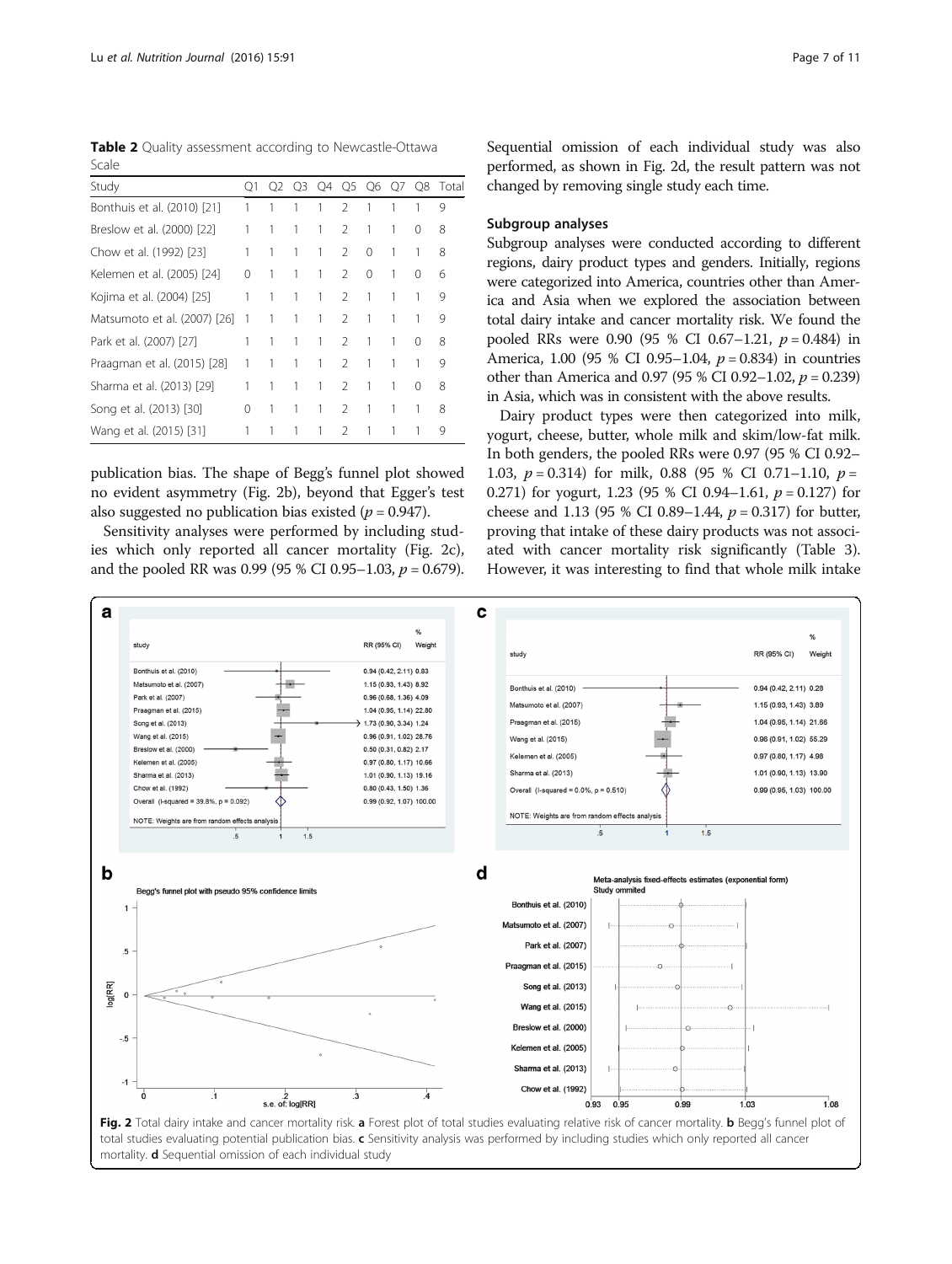<span id="page-7-0"></span>

| Table 3 Subgroup analyses according to different dairy product types and genders |  |
|----------------------------------------------------------------------------------|--|
|----------------------------------------------------------------------------------|--|

|                                | Male and female |                    |               |               | Male      |              |                |           | Female    |              |               |           |
|--------------------------------|-----------------|--------------------|---------------|---------------|-----------|--------------|----------------|-----------|-----------|--------------|---------------|-----------|
|                                | <b>RR</b>       | 95 % CI            | Heterogeneity |               | <b>RR</b> | 95 % CI      | Heterogeneity  |           | <b>RR</b> | 95 % CI      | Heterogeneity |           |
|                                |                 |                    | $1^2$ (%)     | $\mathcal{D}$ |           |              | $1^2$ (%)<br>р |           |           |              | $1^2$ (%)     | р         |
| Total dairy                    | 0.99            | (0.92, 1.07)       | 39.8          | 0.092         | 00.1      | (0.91, 1.11) | 0.0            | 0.422     | .07       | (0.96, 1.19) | 0.0           | 0.393     |
| Milk                           | 0.97            | (0.92, 1.03)       | 8.4           | 0.351         | 0.95      | (0.89, 1.03) | 35.1           | 0.214     | <b>NA</b> | <b>NA</b>    | <b>NA</b>     | <b>NA</b> |
| Yogurt                         | 0.88            | (0.71, 1.10)       | 0.0           | 0.521         | 0.66      | (0.42, 1.04) | 0.0            | 0.757     | <b>NA</b> | <b>NA</b>    | <b>NA</b>     | <b>NA</b> |
| Cheese                         | 1.23            | (0.94, 1)<br>1.61) | 0.0           | 0.985         | 1.19      | (0.85, 1.67) | 0.0            | 0.912     | <b>NA</b> | <b>NA</b>    | <b>NA</b>     | <b>NA</b> |
| Butter                         | 1.13            | (0.89, 1.44)       | 1.0           | 0.315         | <b>NA</b> | <b>NA</b>    | <b>NA</b>      | <b>NA</b> | <b>NA</b> | <b>NA</b>    | <b>NA</b>     | <b>NA</b> |
| Whole milk <sup>a</sup>        | <b>NA</b>       | <b>NA</b>          | <b>NA</b>     | <b>NA</b>     | . 50      | (1.03, 2.17) | 0.0            | 0.963     | <b>NA</b> | <b>NA</b>    | <b>NA</b>     | <b>NA</b> |
| Skim/low-fat milk <sup>a</sup> | <b>NA</b>       | <b>NA</b>          | ΝA            | <b>NA</b>     | 1.00      | (0.75, 1.33) | 0.0            | 0.735     | <b>NA</b> | <b>NA</b>    | <b>NA</b>     | <b>NA</b> |

<sup>a</sup>cancer type was limited to prostate cancer

NA Not available

contributed to elevated cancer mortality risk significantly, with the pooled RR of 1.50 (95 % CI 1.03–2.17,  $p = 0.032$ ), which was only limited to prostate cancer. In accordance with this finding, skim/low-fat milk intake was not associated with prostate mortality risk, with the pooled RR of 1.00 (95 % CI 0.75–1.33,  $p = 0.985$ ).

# association between dairy products intake and cancer mortality risk. The current analyses showed that higher total dairy,

out this meta-analysis to comprehensively explore the

milk, yogurt, butter and skim/low-fat milk intake was not associated with increased cancer mortality risk,

## Dose–response analyses

To begin with, the non-linear model between total dairy products intake and cancer mortality risk was constructed and  $\chi^2$  test was used for model significance verification, which revealed the existence of a non-linear association between them  $(\chi^2 = 8.98, p = 0.030)$ . The dose–response curves containing RRs with 95 % CI and doses were constructed (Fig. 3a), suggesting that low total dairy products intake may be protective against cancer related death, but high total dairy products intake did not have the same effect.

For each dairy type, we adopted the linear model as well to assess RR due to increase of dairy products, which indicated that increase of total dairy, milk, yogurt, cheese, butter or skim/low-fat milk (serving/day) was not associated with elevated cancer mortality risk (Figs. 3b and [4](#page-8-0) and Table [4](#page-9-0)). Nevertheless increase of whole milk (serving/day) contributed to elevated prostate cancer mortality risk significantly, with the RR of 1.43 (95 % CI 1.13–1.81,  $p = 0.003$ ), which was in consistent with the previous subgroup analyses results.

## **Discussion**

Since dairy products contain complex nutrient composition and the amount of dairy products consumption is huge in our daily life, a number of studies have pointed out that dairy products may have impact on health issues such as obesity [\[32](#page-10-0)], diabetes [[33, 34](#page-10-0)], cancers [[10](#page-10-0)] and coronary heart disease [[35, 36\]](#page-10-0). However, whether dairy products play a beneficial or detrimental role still remained controversial, largely depending on the types of dairy products and diseases. In view of this, we carried

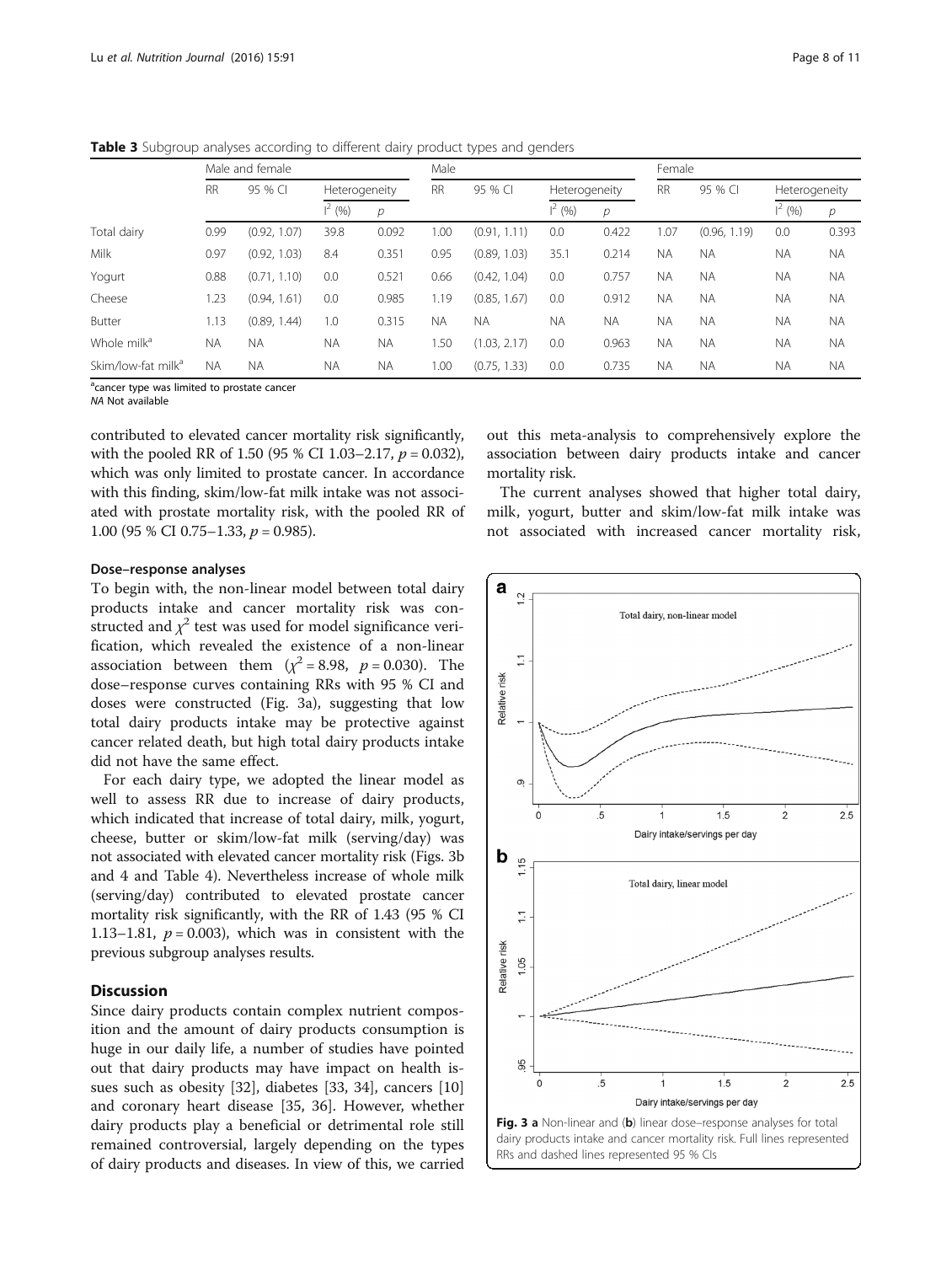<span id="page-8-0"></span>

while exposure to highest dose of whole milk intake increased about 50 % of prostate cancer mortality risk. By constructing a non-linear dose–response model, we concluded that low total dairy products intake may be protective against cancer related death, however high dose of total dairy products did not have the protective effect. Through a linear dose–response model, we found that increase of whole milk (serving/day) contributed to elevated prostate cancer mortality risk significantly, while other dairy types did not show the same effect. This might be explained by the hypothesis that luxuriant calcium contained in whole milk would increase the risk of prostate cancer by inhibiting the potential anti prostate carcinogenic nutrient 1,25-dihydroxyvitamin D [\[37](#page-10-0)]. Besides, high animal fat intake also contributed to poor prostate cancer mortality after diagnosis [\[38, 39](#page-10-0)].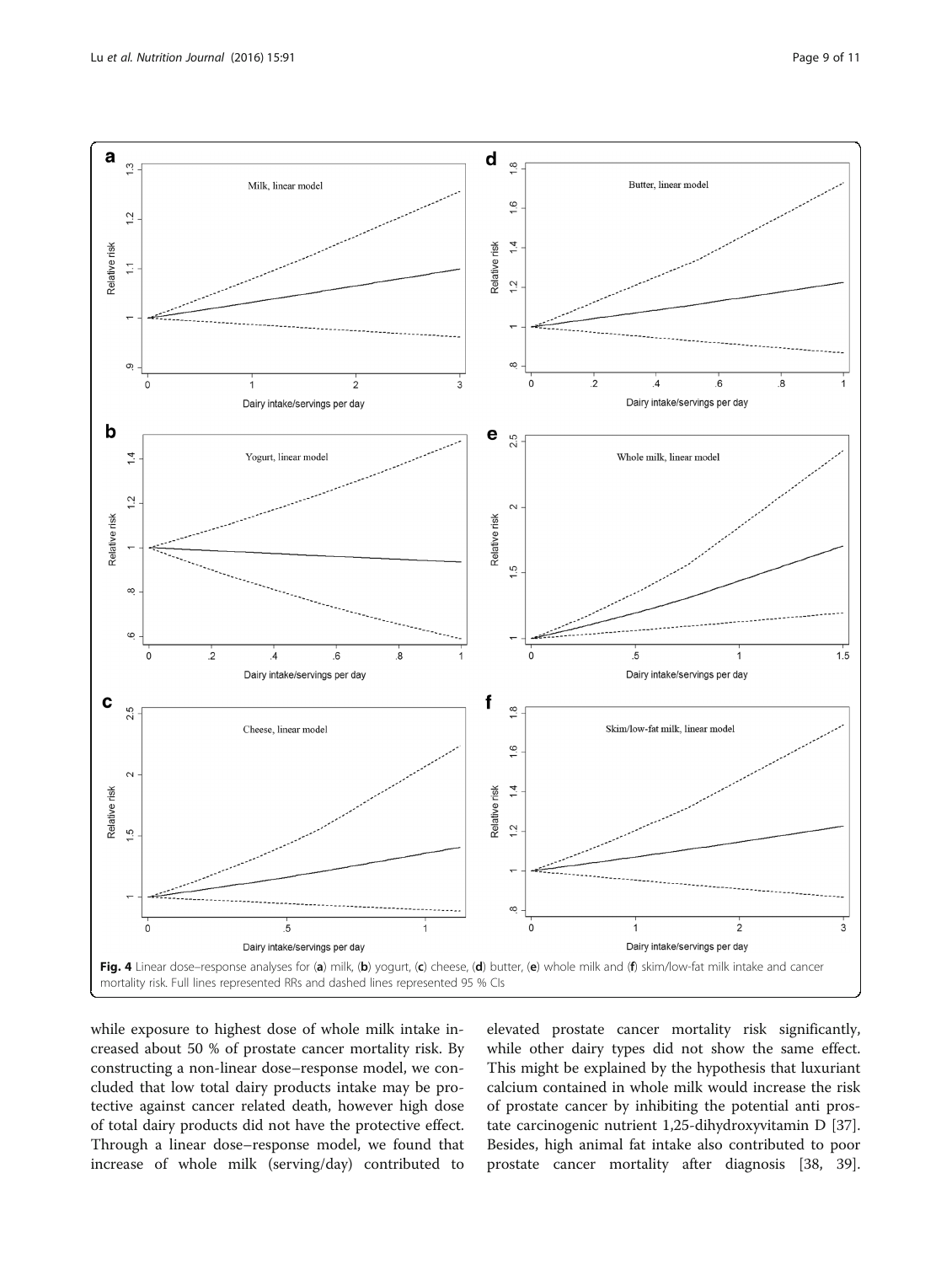<span id="page-9-0"></span>Table 4 Dose–response analyses using the generalized least squares (GLST) method by adopting the linear model

|                                | Male and female        |              |                 |               | Male           |                    |                 | Female        |                |                    |                   |           |
|--------------------------------|------------------------|--------------|-----------------|---------------|----------------|--------------------|-----------------|---------------|----------------|--------------------|-------------------|-----------|
|                                | RR per serving 95 % CI |              | Heterogeneity   |               | RR per serving | 95 % CI            | Heterogeneity   |               | RR per serving | 95 % CI            | Heterogeneity     |           |
|                                | increase               |              | $\vert^{2}$ (%) | $\mathcal{D}$ | increase       |                    | $\vert^{2}$ (%) | $\mathcal{D}$ | increase       |                    | $\frac{1}{2}$ (%) | p         |
| Total dairy                    | 1.02                   | (0.99, 1.05) | 33.8            | 0.334         | 1.00           | (0.97, 1.04)       | 16.7            | 0.405         | 1.04           | (0.99, 1.10)       | -7.7              | 0.564     |
| Milk                           | 1.03                   | (0.99, 1.08) | 10.2            | 0.512         | 1.02           | (0.97, 1.08)       | - 8.7           | 0.275         | 1.05           | (0.96, 1.14)       | 1.2               | 0.559     |
| Yogurt                         | 0.94                   | (0.59, 1.48) | - 5.1           | 0.409         | 0.60           | (0.29, 1.26)       | - 2.4           | 0.297         | 1.10           | $(0.51, 2.37)$ 0.1 |                   | 0.715     |
| Cheese                         | 1.36                   | (0.90, 2.05) | - 5.3           | 0.260         | 1.23           | $(0.76, 1.99)$ 0.4 |                 | 0.823         | 1.75           | (0.79, 3.88)       | -4.3              | 0.037     |
| Butter                         | 1.22                   | (0.87, 1.73) | 1.2             | 0.873         | 0.90           | $(0.45, 1.80)$ 0.1 |                 | 0.738         | 1.27           | $(0.60, 2.71)$ 0.1 |                   | 0.778     |
| Whole milk <sup>a</sup>        | <b>NA</b>              | <b>NA</b>    | <b>NA</b>       | <b>NA</b>     | 1.43           | $(1.13, 1.81)$ 7.3 |                 | 0.200         | <b>NA</b>      | <b>NA</b>          | <b>NA</b>         | <b>NA</b> |
| Skim/low-fat milk <sup>a</sup> | <b>NA</b>              | <b>NA</b>    | <b>NA</b>       | <b>NA</b>     | 1.07           | (0.95, 1.20)       | 0.3             | 0.877         | <b>NA</b>      | <b>NA</b>          | <b>NA</b>         | <b>NA</b> |

<sup>a</sup>cancer type was limited to prostate cancer

NA Not available

However, although our meta-analysis shed new light on this issue, more future work remained to be done due to complex components of dairy products.

Our study had several crucial strengths. We conducted this thorough systematic search and applied comprehensive analytical approaches to assess the association between dairy products intake and cancer mortality risk. In addition, the studies we included were all populationbased cohort studies of high quality. Furthermore, sensitivity analyses and sufficient subgroup analyses were also conducted to ensure the reliability of this study. Finally, we used a non-linear or linear model to fit the dose–response relationship between dairy products intake and cancer mortality risk. The methods of this study were rigorous and were based on guidelines for conducting the present study.

However, the current study was restricted by several limitations. First, the number of studies involved was relatively small, partly because cancer incidence risk rather than mortality risk was much more widely reported, thus the association between each type of dairy products and every specific cancer mortality risk was not available because of inadequate data. Second, most of the included studies were performed in Asia or America, and the studies conducted in America did not confine their cohorts to certain ethnic groups, hence the conclusions should be taken cautiously for other ethnic populations. We suggested further population-based cohort studies which investigate the association between dairy products intake and cancer mortality in each individual ethnic should be conducted. Finally a few studies reported different doses of highest dairy intake, which was further discussed in the dose–response analysis.

## Conclusions

On the basis of the results above, we confirmed that total dairy products intake was not associated with increased cancer mortality risk in both genders, yet low

total dairy products intake even reduced relative risk based on the dose–response analyses. However, whole milk intake in men contributed to elevated prostate cancer mortality risk. Furthermore, the linear dose–response relationship existed between increase of whole milk intake and prostate cancer mortality risk.

#### Abbreviations

CI: Confidence interval; GLST: Generalized least squares; HR: Hazard ratio; OR: Odds ratio; RR: Relative risk

#### Acknowledgements

Not applicable.

#### Funding

There was no funding supporting this work.

#### Availability of data and material

All the data in this meta-analysis are from published cohort studies and we take responsibilities for the data integration process and the accuracy of the statistical analyses process.

#### Authors' contributions

YW and DX had the right to grant on behalf of all the authors and did grant on behalf of all authors. WL and HC contributed to the conception and design of the study; WL, YN, HW and HC contributed to the search strategy, data extraction, statistical analyses and manuscript preparation. All the authors have commented on drafts of the paper and have approved the final draft of the manuscript.

#### Competing interests

The authors declare that they have no competing interests.

#### Consent for publication

The paper did not contain any individual persons' data thus consent for publication was not applicable.

#### Ethics approval and consent to participate

Ethical approval and consent to participate is not required for this study.

#### Author details

<sup>1</sup>Department of Toxicology, School of Public Health, Zhejiang University, 866 Yuhangtang Road, Hangzhou, People's Republic of China. <sup>2</sup>Department of Epidemiology and Health Statistics, School of Public Health, Zhejiang University, 866 Yuhangtang Road, Hangzhou, People's Republic of China. <sup>3</sup> <sup>3</sup>The Second Affiliated Hospital, Zhejiang University School of Medicine, 866 Yuhangtang Road, Hangzhou, People's Republic of China.